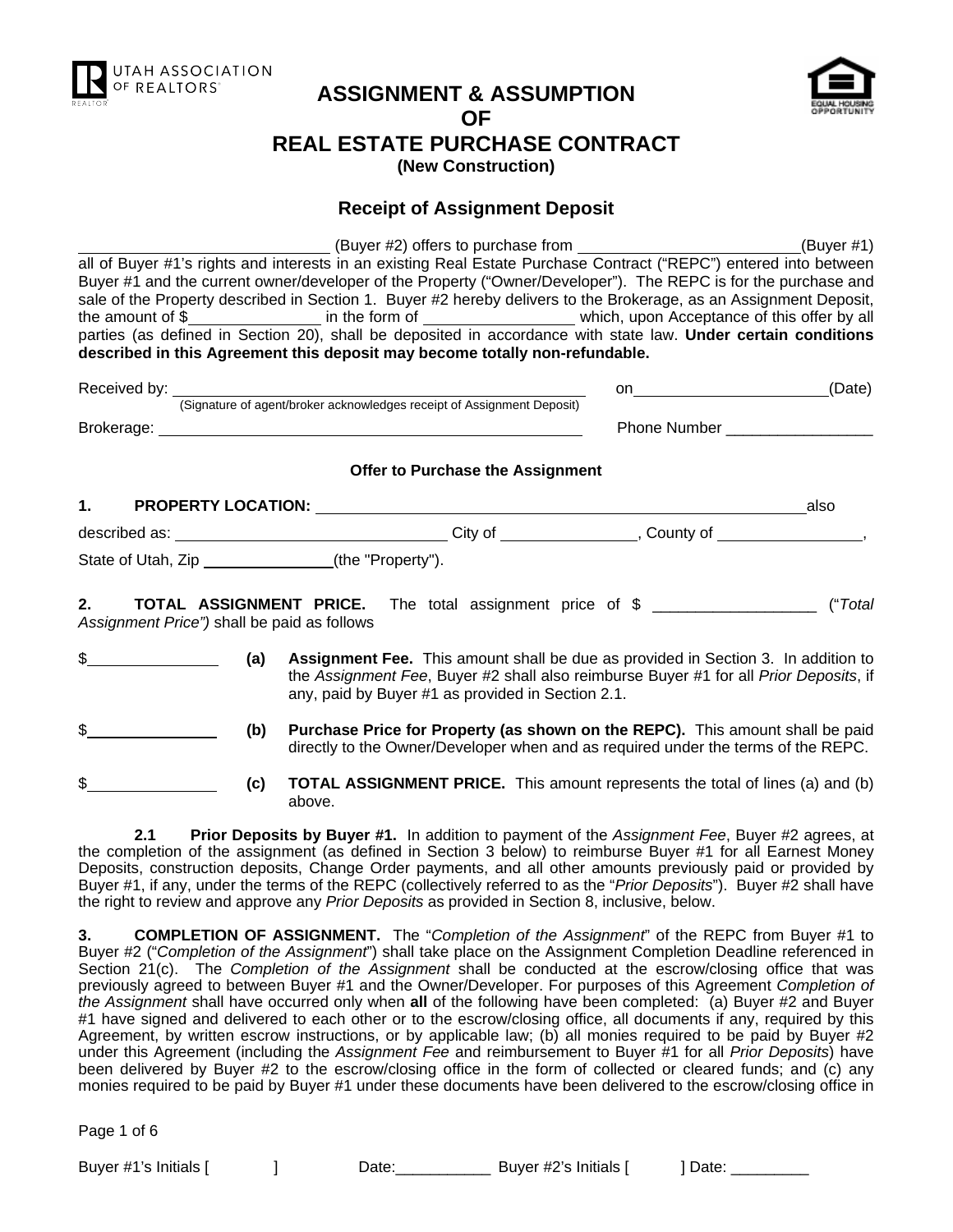the form of collected or cleared funds. Buyer #1 and Buyer #2 shall each pay one-half (½) of the fee charged by the escrow/closing office for its services in *Completion of the Assignment*.

**4. AGENCY DISCLOSURE.** At the signing of this Agreement Buyer #1 and Buyer #2 acknowledge that they are respectively being represented by real estate agents and real estate brokerages as specifically identified below:

| The Agent for Buyer #1  | represents [ ] Buyer #1 [ ] Buyer #2              |
|-------------------------|---------------------------------------------------|
|                         | [ ] Both Buyer #1 and Buyer #2 as a Limited Agent |
| The Broker for Buyer #1 | represents [ ] Buyer #1 [ ] Buyer #2              |
|                         | [ ] Both Buyer #1 and Buyer #2 as a Limited Agent |
| The Agent for Buyer #2  | represents [ ] Buyer #1 [ ] Buyer #2              |
|                         | [ ] Both Buyer #1 and Buyer #2 as a Limited Agent |
| The Broker for Buyer #2 | represents [ ] Buyer #1 [ ] Buyer #2              |
|                         | [ ] Both Buyer #1 and Buyer #2 as a Limited Agent |

**5. AGREEMENT TO PAY BROKERAGE FEES.** The Brokerage Fees due as a result of *Completion of the*  Assignment shall be equal to: \$\_\_\_\_\_\_\_\_\_\_\_\_ or \_\_\_\_ % of the *Total Assignment Price*. Change Orders **[ ] Are [ ] Are Not**, included in calculation of the Brokerage Fees. Buyer #1 shall be responsible for payment of the Brokerage Fees. The escrow/closing office is authorized and directed to pay the Brokerage Fees at *Completion of the Assignment*. Unless otherwise agreed in writing by the Broker for Buyer #1 and the Broker for Buyer #2 (the Brokers), the Brokerage Fees shall be shared equally between the Brokers.

**6. ASSIGNMENT**. Upon *Completion of the Assignment* as defined in Section 3 above: (a) Buyer #1 shall be deemed to have assigned to Buyer #2, all of Buyer #1's rights and interests in the REPC (including all *Prior Deposits*, if any); (b) Buyer #2 shall be deemed to have: (i) accepted the assignment of all of Buyer #1's rights and interests in the REPC (the "Assignment"); and (ii) assumed all of the duties, obligations and liabilities of the "Buyer" under the REPC, whether accrued or which will accrue thereafter; and (iii) agreed to indemnify and hold harmless Buyer #1 against claims made against Buyer #1 arising out of the failure of Buyer #2 to fulfill the obligations assumed herein. The terms of this Section 6 shall survive the *Completion of the Assignment*.

**7. BUYER #1 DISCLOSURES.** Buyer #1 makes the following disclosures to Buyer #2:

 **7.1 Buyer #1 Does Not Own the Property.** Buyer #1 advises Buyer #2 that Buyer #1 **DOES NOT** own the Property. Buyer #1 represents that Buyer #1 has previously entered into an existing Real Estate Purchase Contract (REPC) with the current owner/developer of the Property (Owner/Developer). Buyer #1 agrees to provide to Buyer #2 a copy of the REPC as provided in Section 7.2(b) below.

 **7.2 Delivery of Additional Disclosure Documents.** No later than the Assignment Disclosure Deadline referenced in Section 21(a), Buyer #1 shall provide to Buyer #2:

- (a) a copy of all documents that have previously been provided to Buyer #1 as "Seller Disclosures" under Section 7 of the REPC;
- (b) a copy of the REPC (including all counteroffers, addenda and exhibits);
- (c) a copy of the Plans & Specifications for the Property (if this is new construction and construction has not started or is in progress);
- (d) a copy of all Change Orders, if any (including an accounting of all amounts paid and/or owing for Change Orders);
- (e) an accounting of all *Prior Deposits* previously paid or provided by Buyer #1 under the terms of the REPC;
- (f) copies of any inspection reports, surveys, and studies regarding the Property that are in Buyer #1's possession or available to Buyer #1;
- (g) copies of all correspondence between Buyer #1 and the Owner/Developer regarding the Property, if any; and
- (h) Other (specify)\_\_\_\_\_\_\_\_\_\_\_\_\_\_\_\_\_\_\_\_\_\_\_\_\_\_\_\_\_\_\_\_\_\_\_\_\_\_\_\_\_\_\_\_\_\_\_**\_\_\_\_\_\_\_\_\_\_\_\_\_\_\_\_\_\_\_\_**

Items 7.2(a) through 7.2(h) are collectively referred to below as the "Disclosure Documents".

**8. BUYER #2'S RIGHT TO CANCEL BASED ON DUE DILIGENCE.** Buyer #2's obligation and right to purchase the Assignment **IS CONDITIONED** upon the Owner/Developer's written consent to the Assignment prior to expiration of the Assignment Due Diligence Deadline referenced in Section 21(b). This condition is referred to below as the "Owner/Developer's Consent Contingency". The Owner/Developer shall have the option to consent

Page 2 of 6

Buyer #1's Initials [ ] Date: Let Buyer #2's Initials [ ] Date:  $\overline{a}$  Buyer #2's Initials [ ] Date: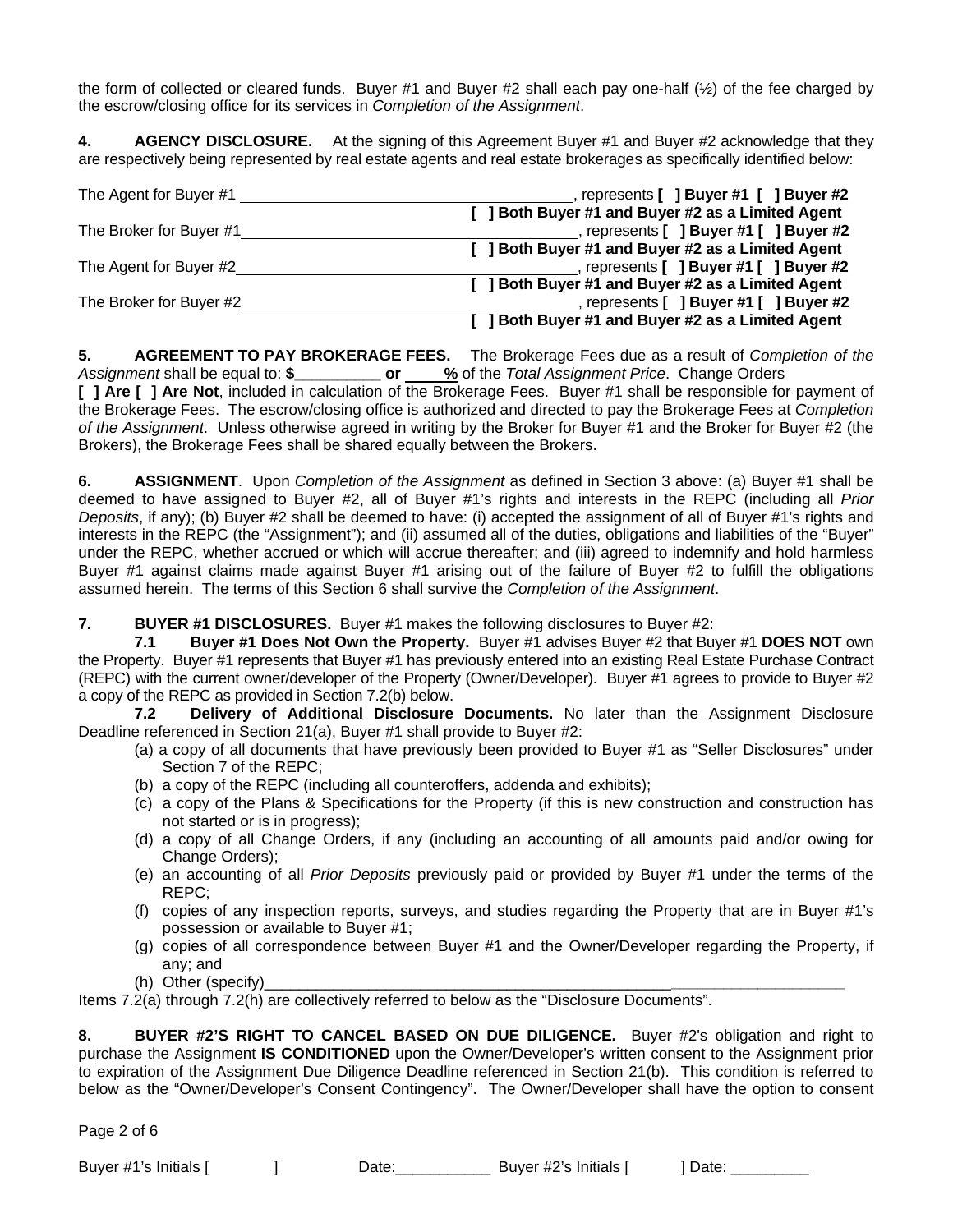or, alternatively, to withhold consent to the Assignment as provided on Page 6 of this Agreement. In addition, Buyer #2's obligation to purchase the Assignment (**check applicable boxes**):

**(a) [ ] IS [ ] IS NOT** conditioned upon Buyer #2's approval of the content of all the Disclosure Documents;

**(b) [ ] IS [ ] IS NOT** conditioned upon Buyer #2's approval of a physical condition inspection of the Property;

**(c) [ ] IS [ ] IS NOT** conditioned upon Buyer #2's approval of a survey of the Property by a licensed surveyor;

**(d) [ ] IS [ ] IS NOT** conditioned upon Buyer #2's approval of the cost, terms and availability of homeowner's insurance coverage for the Property;

**(e) [ ] IS [ ] IS NOT** conditioned upon the Property appraising for a value that is not less than the *Total Assignment Price*;

**(f) [ ] IS [ ] IS NOT** conditioned upon Buyer #2's approval of the terms and conditions of any mortgage financing;

**(g) [ ] IS [ ] IS NOT** conditioned upon Buyer #2's approval of the following tests and evaluations of the Property: (specify)

If any of the above items are checked in the affirmative, then Sections 8.1 through 8.3 apply; otherwise, they do not apply. The items checked in the affirmative above are collectively referred to as Buyer #2's "Due Diligence". Unless otherwise provided in this Agreement, Buyer #2's Due Diligence shall be paid for by Buyer #2 and shall be conducted by individuals or entities of Buyer #2's choice. Buyer #1 agrees to cooperate with Buyer #2's Due Diligence.

 **8.1 Assignment Due Diligence Deadline.** No later than the Assignment Due Diligence Deadline referenced in Section 21(b), Buyer #2 shall: (a) complete all of Due Diligence; and (b) determine if the results of the Due Diligence are acceptable to Buyer #2.

 **8.2 Right to Cancel.** If Buyer #2, in Buyer #2's sole discretion, determines that the results of the Due Diligence are unacceptable, Buyer #2 may, no later than the Assignment Due Diligence Deadline, cancel this Agreement by providing written notice to Buyer #1, whereupon the Assignment Deposit shall be released to Buyer #2.

 **8.3 Failure to Respond.** If by the expiration of the Assignment Due Diligence Deadline, Buyer #2 does not cancel this Agreement as provided in Section 8.2, then with the exception of the *Owner/Developer's Consent Contingency*: (a) the accounting for all *Prior Deposits* shall be deemed approved by Buyer #2, and Buyer #2 shall be responsible to reimburse Buyer #1 at *Completion of the Assignment* for all such *Prior Deposits*; and (b) all other conditions of purchase as referenced in Section 8(a) through 8(g) above, shall be deemed approved and waived by Buyer #2. **If the Owner/Developer's consent to the Assignment is not obtained by the Assignment Due Diligence Deadline, then except as otherwise agreed to in writing by Buyer #2 and Buyer #1, this Agreement shall automatically be deemed cancelled and the Assignment Deposit shall be released to Buyer #2.** 

**9. ADDITIONAL TERMS.** There **[ ] ARE [ ] ARE NOT** addenda to this Agreement containing additional terms. If there are, the terms of the following addenda are incorporated into this Agreement by this reference: **Addendum No.\_\_\_\_.**

**10. REPRESENTATIONS & WARRANTIES.** Buyer #2 acknowledges and agrees that Buyer #1 makes no representations or warranties regarding the willingness or ability of the Owner/Developer to meet the Owner/Developer's obligations under the terms of the REPC. The failure of the Owner/Developer to meet the Owner/Developer's obligations under the REPC shall not give any rights to Buyer #2 against Buyer #1 for breach of contract, damages, or any other legal or equitable claims of any kind or nature. Buyer #2's sole remedy for the Owner/Developer's failure to perform shall be to pursue the remedies available to the "Buyer" under the terms of the REPC.

**11. CHANGES DURING TRANSACTION.** Buyer #1 agrees that from the date of Acceptance until the date of *Completion of the Assignment*, no changes to the REPC shall be made, and no further Change Orders shall be requested or agreed to by Buyer #1, without the prior written consent of Buyer #2.

**12. AUTHORITY OF SIGNERS.** If Buyer #2 or Buyer #1 is a corporation, partnership, trust, estate, limited liability company, or other entity, the person executing this Agreement on its behalf warrants his or her authority to do so and to bind Buyer #2 and Buyer #1.

**13. COMPLETE AGREEMENT.** This Agreement together with its addenda, any attached exhibits, and Disclosure Documents, constitutes the entire Agreement between the parties and supersedes and replaces any and all prior negotiations, representations, warranties, understandings or Agreements between the parties. This Agreement cannot be changed except by written agreement of the parties.

Page 3 of 6

Buyer #1's Initials [ ] Date: Date: Let Buyer #2's Initials [ ] Date:  $\overline{a}$  Buyer #2's Initials [ ] Date: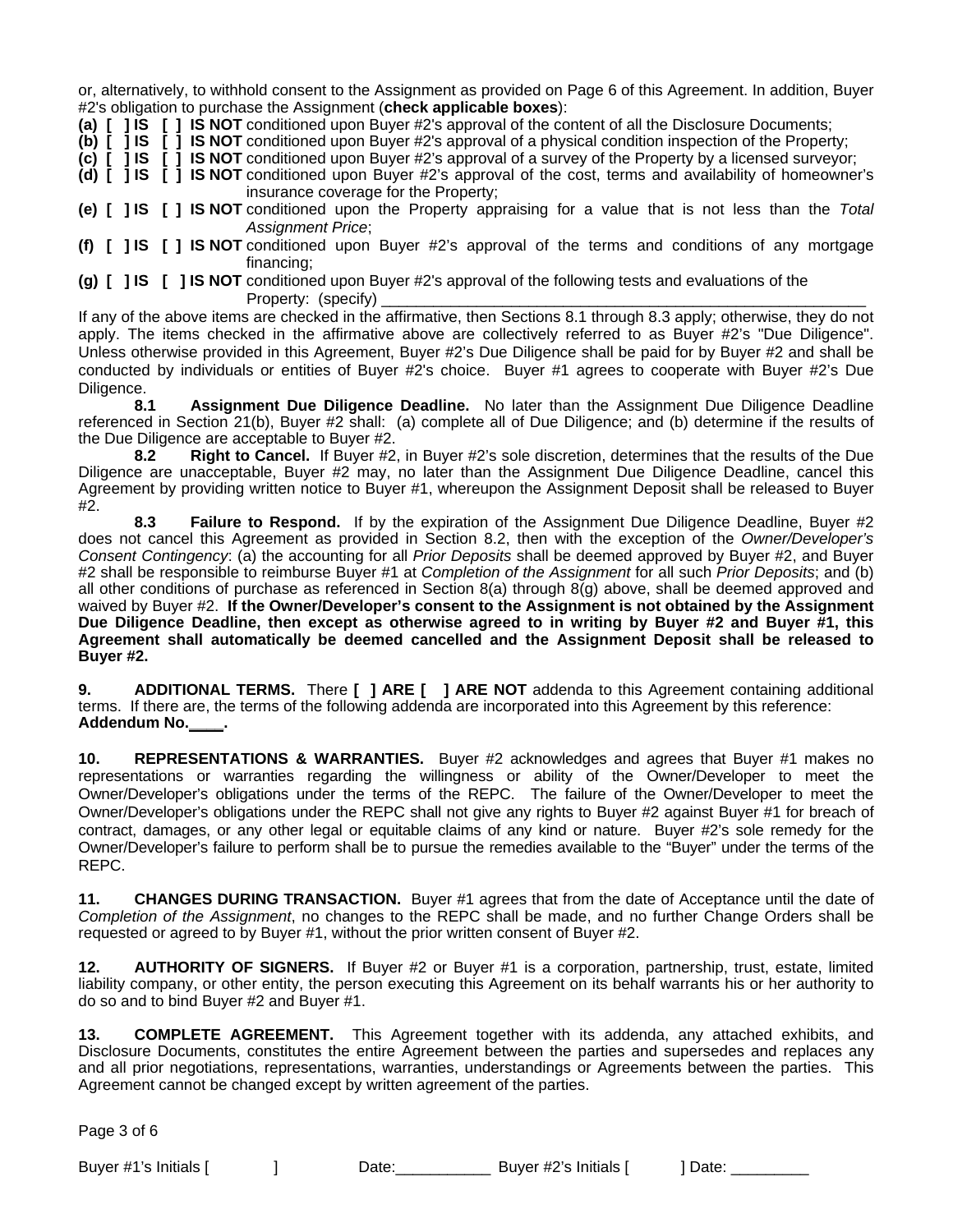**14. DISPUTE RESOLUTION.** The parties agree that any dispute related to this Agreement, arising prior to or after Closing of the Assignment of REPC (as defined in Section 3) **(check applicable box):**

#### **[ ] SHALL**

### **[ ] MAY AT THE OPTION OF THE PARTIES**

first be submitted to mediation. If the parties agree to mediation, the dispute shall be submitted to mediation through a mediation provider mutually agreed upon by the parties. Each party agrees to bear its own costs of mediation. If mediation fails, the other procedures and remedies available under this Agreement shall apply. Nothing in this Section 14 shall prohibit any party from seeking emergency equitable relief pending mediation.

**15. DEFAULT.** If Buyer #2 defaults, Buyer #1 may elect either to retain the Assignment Deposit as liquidated damages, or to return it and sue Buyer #2 to specifically enforce this Agreement or pursue other remedies available at law. If Buyer #1 defaults, in addition to return of the Assignment Deposit, Buyer #2 may elect either to accept from Buyer #1 a sum equal to the Assignment Deposit as liquidated damages, or may sue Buyer #1 to specifically enforce this Agreement or pursue other remedies available at law. If Buyer #2 elects to accept liquidated damages, Buyer #1 agrees to pay the liquidated damages to Buyer #2 upon demand.

**16. ATTORNEY FEES AND COSTS.** In the event of litigation or binding arbitration to enforce this Agreement, the prevailing party shall be entitled to costs and reasonable attorney fees. However, attorney fees shall not be awarded for participation in mediation under Section 14.

**17. NOTICES.** Except as provided in Section 20, all notices required under this Agreement must be: (a) in writing; (b) signed by the party giving notice; and (c) received by the other party or the other party's agent no later than the applicable date referenced in this Agreement.

**18. TIME IS OF THE ESSENCE.** Time is of the essence regarding the dates set forth in this Agreement. Extensions must be agreed to in writing by all parties. Unless otherwise explicitly stated in this Agreement: (a) performance under each Section of this Agreement which references a date shall absolutely be required by 5:00 PM Mountain Time on the stated date; and (b) the term "days" shall mean calendar days and shall be counted beginning on the day following the event which triggers the timing requirement. If the performance date falls on a Saturday, Sunday, State or Federal legal holiday, performance shall be required on the next business day.

**19. FAX TRANSMISSION AND COUNTERPARTS.** Facsimile (fax) transmission of a signed copy of this Agreement, any addenda and counteroffers, and the retransmission of any signed fax shall be the same as delivery of an original. This Agreement and any addenda and counteroffers may be executed in counterparts, and each counterpart shall have the same force and effect as though the signatures were contained in a single document.

**20. ACCEPTANCE.** "Acceptance" occurs when Buyer #1 or Buyer #2, responding to an offer or counteroffer of the other: (a) signs the offer or counteroffer where noted to indicate acceptance; and (b) communicates to the other party or to the other party's agent that the offer or counteroffer has been signed as required.

**21. AGREEMENT DEADLINES.** Buyer #2 and Buyer #1 agree that the following deadlines shall apply to this Agreement:

| (a) Assignment Disclosure Deadline    |  | (Date) |
|---------------------------------------|--|--------|
| (b) Assignment Due Diligence Deadline |  | (Date) |
| (c) Assignment Completion Deadline    |  | (Date) |

**22. OFFER AND TIME FOR ACCEPTANCE.** Buyer #2 offers to purchase all of Buyer #1's rights and interests in the REPC (the "Assignment") on the above terms and conditions. If Buyer #1 does not accept this offer by: **[ ] AM [ ] PM** Mountain Time on (Date), this offer shall lapse; and the Brokerage shall return the Assignment Deposit to Buyer #2.

| (Buyer #2's Signature) | (Offer Date) | (Buyer #2's Signature) | (Offer Date) |
|------------------------|--------------|------------------------|--------------|

The later of the above Offer Dates shall be referred to as the "Offer Reference Date"

Page 4 of 6

Buyer #1's Initials [  $\qquad$  ] Date: Date: Date: Date: Date: Date: Date: Date: Date: Date: Development Register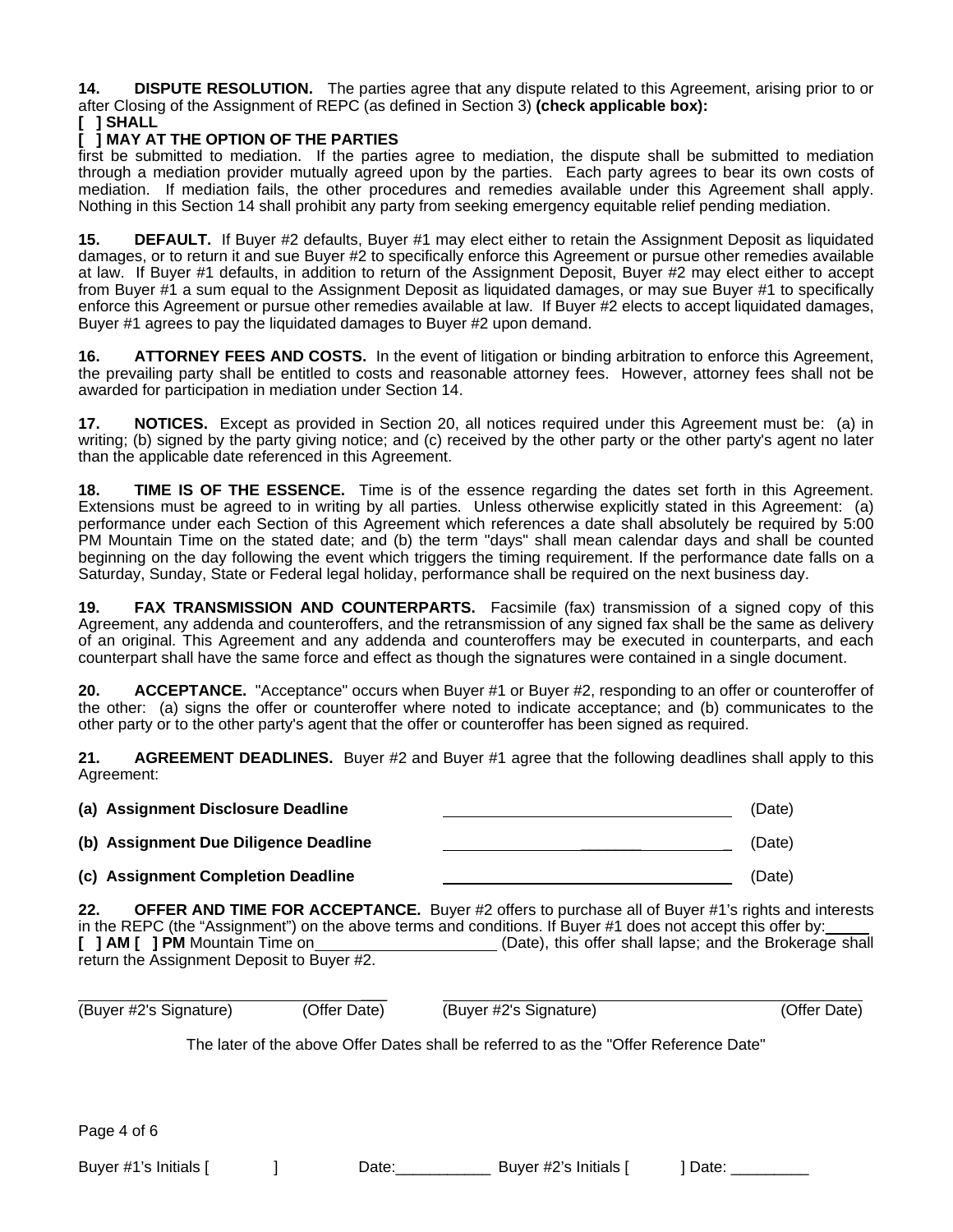| (Buyer #2's Name) (PLEASE PRINT) | (Notice Address) | (Zip Code) | (Phone) |
|----------------------------------|------------------|------------|---------|

## **ACCEPTANCE/COUNTEROFFER/REJECTION**

#### **CHECK ONE:**

- **[ ] ACCEPTANCE OF OFFER TO PURCHASE:** Buyer #1 ACCEPTS the foregoing offer on the terms and conditions specified above.
- **[ ] COUNTEROFFER:** Buyer #1 presents for Buyer #2's Acceptance, the terms of Buyer #2's offer subject to the exceptions or modifications as specified in the attached ADDENDUM NO. \_\_\_.

| (Buyer #1's Signature)                               | (Date)<br>(Time) | (Buyer #1's Signature) | (Date)     | (Time)  |  |  |
|------------------------------------------------------|------------------|------------------------|------------|---------|--|--|
| (Buyer #1's Name) (PLEASE PRINT)                     |                  | (Notice Address)       | (Zip Code) | (Phone) |  |  |
| [ ] REJECTION: Buyer #1 REJECTS the foregoing offer. |                  |                        |            |         |  |  |

| (Buyer #1's Signature) (Date) (Time) | (Buyer #1's Signature) | (Date) | (Time) |
|--------------------------------------|------------------------|--------|--------|

#### 

#### **DOCUMENT RECEIPT**

State law requires Broker to furnish Buyer #2 and Buyer #1 with copies of this Agreement bearing all signatures. (Fill in applicable section below.)

A. I acknowledge receipt of a final copy of the foregoing Agreement bearing all signatures:

| (Buyer #2's Signature)                         | (Date) |             | (Buyer #2's Signature)                                                                                             | (Date)        |  |
|------------------------------------------------|--------|-------------|--------------------------------------------------------------------------------------------------------------------|---------------|--|
| (Buyer #1's Signature)                         | (Date) |             | (Buyer #1's Signature)                                                                                             | (Date)        |  |
| $[$ ] Buyer #2.<br>Sent/Delivered by (specify) |        |             | B. I personally caused a final copy of the foregoing Agreement bearing all signatures to be [ ] faxed [ ] mailed [ |               |  |
| Page 5 of 6                                    |        |             |                                                                                                                    |               |  |
| Buyer #1's Initials [                          |        | Date: Date: | Buyer #2's Initials [                                                                                              | Date: _______ |  |